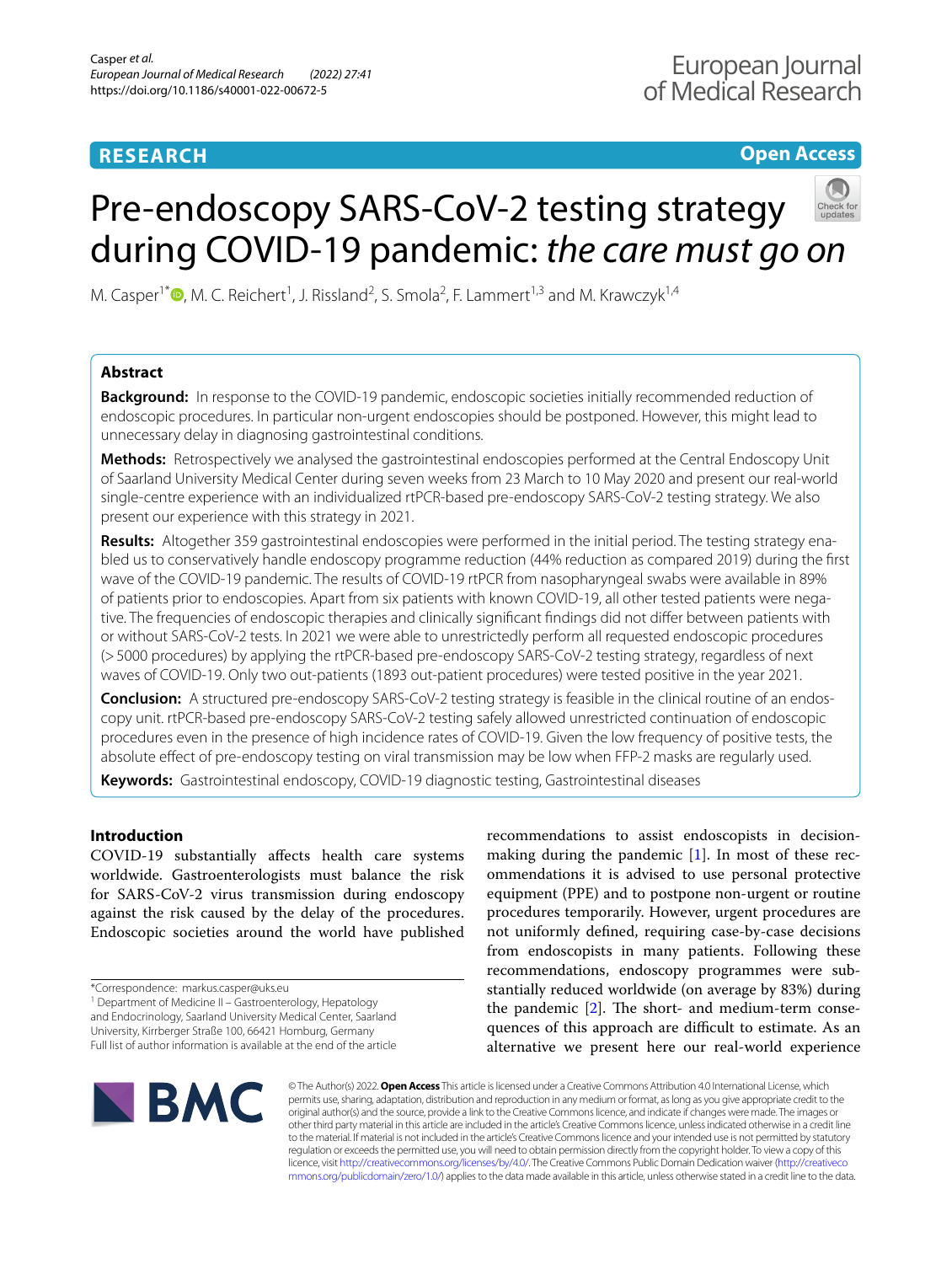with the rtPCR-based pre-endoscopy SARS-CoV-2 testing strategy that enabled us to conservatively handle endoscopy programme reduction.

### **Patients and methods**

#### **Study cohort and background**

Retrospectively we analysed the gastrointestinal endoscopies performed at the Central Endoscopy Unit of Saarland University Medical Center during seven weeks from 23 March to 10 May 2020 (local peak period during the first wave of the COVID-19 pandemic). This endoscopy unit is an academic tertiary referral centre serving all medical and surgical departments as well as state and regional health care providers. In Germany, more than 169,000 COVID-19 cases leading to more than 7,400 deaths (4.4%) had been reported until 10 May 2020. The current cumulative incidence in Saarland, which is one of the Federal states in Southwestern Germany at the border to France, is 279 cases per 100,000. Between 23 March and 10 May 2020, 2,514 individuals were tested positive for SARS-CoV-2 in Saarland, of whom 146 (5.8%) died.

#### **Testing strategy**

The rtPCR-based pre-endoscopy SARS-CoV-2 testing on nasopharyngeal swabs (Roche, Basel, Switzerland Altona Diagnostics, Hamburg, Germany) was broadly ofered to in-patients in the Saarland University Medical Centre during the pandemic. Starting on 2 April 2020, structured rtPCR testing was also implemented for all out-patients scheduled for endoscopic procedures. Endoscopies were planned to be performed when the patient tested negative within 5 days prior to the procedure. In addition, all members of the endoscopy suite (nurses, physicians, endoscope reprocessing and cleaning staf) were tested weekly using pooling of samples, as described recently [[3\]](#page-5-2).

Routine rtPCR test results were available within 3–5 h, when performed before 04:30 PM on weekdays or 02:00 PM on weekends, or on the next day when performed later. Emergency testing was available 24/7 within 3 h. Patients were also inquired using questionnaires for typical COVID-19 symptoms prior to endoscopy. All necessary in-patient endoscopic procedures were performed as requested (i.e. endoscopic procedures to evaluate clinically signifcant gastrointestinal symptoms leading to hospital admission or prolonging/complicating hospital stay: gastrointestinal bleeding, symptomatic pancreaticobiliary disease, suspected gastrointestinal malignancy, IBD flare, therapeutic endoscopy for timesensitive diagnoses). For out-patients, urgent procedures were unrestrictedly offered (i.e. suspected upper or lower gastrointestinal bleeding, suspected malignancy, dysphagia, patients with time-sensitive diagnosis, IBD patients when endoscopy may change management). Elective procedures were discussed on an individual basis with patients and referring physicians: Generally, endoscopy was ofered to all symptomatic patients (abdominal pain, diarrhoea), whereas delay of endoscopy was recommended for asymptomatic patients scheduled for screening or surveillance endoscopies (colorectal cancer screening, oesophageal varices or Barrett's oesophagus surveillance, follow-up for gastric ulcers without suspicion of malignancy). When patients insisted on performing endoscopy, this was done also in asymptomatic patients scheduled for elective procedures.

Risk-stratifed personal protective measures conformed with the published recommendations [\[4](#page-5-3)]. Asymptomatic patients with a negative rtPCR test result were categorized as low-risk patients and PPE was adapted (surgical mask, goggles, single-use gown, gloves, hairnet).

#### **Strategy in the period after the frst wave and during following waves of COVID‑19 pandemic**

After the frst wave of COVID-19 we continued and optimized the testing strategy developed during the frst wave: All in-patients had a rtPCR test within 24 h prior to or at admission, so that a negative test was available at the moment of endoscopy. With the availability of antigen-detecting rapid diagnostic tests, such a test was always available at the time of emergency endoscopic procedures. In all out-patients scheduled for endoscopy a rtPCR test was performed at our unit 48 h prior to the endoscopy together with informed consent. We tested all patients irrespective of vaccination status, prior COVID-19 infection or type of endoscopic procedure. With this strategy all endoscopic procedures requested were carried out without restrictions irrespective of indication throughout the year 2021. This also included the second (week 40/2020–week 8/2021; Saarland peak 7-day incidence rate 202 on 10 January), third (week 9/2021–week 23/2021; Saarland peak 7-day incidence rate 149 on 27 April) and fourth wave of the pandemic in Germany (ongoing until week 41/2021; Saarland peak 7-day incidence rate 440.9 on 29 November).

### **Results**

#### **The frst wave (period 23 March to 10 May 2020)**

During the analysed period, we performed 359 gastrointestinal endoscopic procedures. In the same period in 2019 a total of 626 (42.7% reduction) endoscopies were done (187, including 10 PEGs vs. 340 upper endoscopies [55%], 121 vs. 212 lower endoscopies [57.1%], 42 vs. 58 ERCPs [72.4%]). In total, 263 (73.2%) procedures were in-patient endoscopies (2019: 423; 67.6%). Six endoscopies performed in COVID-19 patients on extracorporeal membrane oxygenation were excluded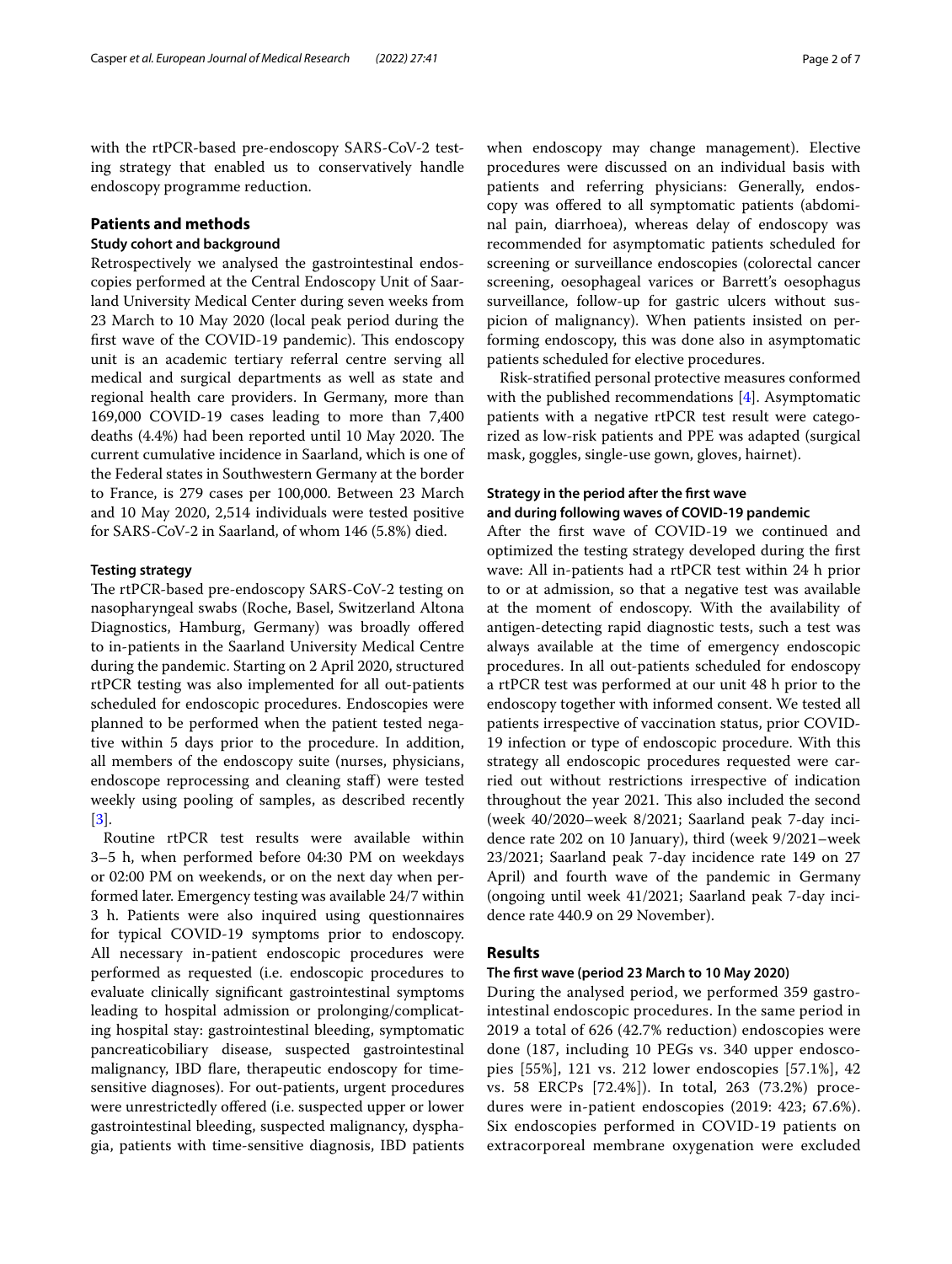from further analysis [[5\]](#page-5-4). Table [1](#page-2-0) summarizes the indications, outcomes and baseline characteristics of 353 endoscopies included in the fnal analysis. A majority of endoscopies were routine endoscopies (*n*=268), while 40 emergency endoscopies were done within 6 h and 45 within 24 h of presentation.

Performed interventions were categorized according to guidance published by the British Society of Gastroenterology (non-urgent procedures were subdivided into symptomatic and asymptomatic patients) [\[https://](https://www.bsg.org.uk/covid-19-advice/endoscopy-activity-and-covid-19-bsg-and-jag-guidance/) [www.bsg.org.uk/covid-19-advice/endoscopy-activity](https://www.bsg.org.uk/covid-19-advice/endoscopy-activity-and-covid-19-bsg-and-jag-guidance/)[and-covid-19-bsg-and-jag-guidance/](https://www.bsg.org.uk/covid-19-advice/endoscopy-activity-and-covid-19-bsg-and-jag-guidance/)]. Overall, 200 procedures (56.6%) were classifed as emergent, essential or urgent. Among emergent, essential or urgent upper endoscopies, 39.6% were therapeutic and 58.4% altered management (2.4 and 4.8%, respectively, for non-urgent procedures). For lower endoscopies, 27.3% of essential/ emergent and urgent procedures were therapeutic and 50% altered management (23.1 and 9.6%, respectively, for non-urgent procedures). Five malignant tumours (frequency 1.4%) were diagnosed by upper (essential/ urgent: 3; non-urgent: 2) or lower endoscopy (essential/ urgent: 5; non-urgent: 0). Twelve non-urgent ERCPs were done to exchange biliary stents after maximal extension of exchange intervals, and all but two ERC(P) s were therapeutic.

EGD

The results of SARS-CoV-2 rtPCR were available prior to endoscopy in 313 procedures (88.6%). After implementation of structured testing, only eight from 302 (2.6%) non-emergency procedures were performed without known COVID-19 status. No patient scheduled for endoscopy tested positive for SARS-CoV-2 either before or after endoscopy. There occurred no infection of any endoscopy team member during the described period. Table [2](#page-3-0) presents endoscopies performed in patients with and without rtPCR test results. A signifcantly higher proportion of patients without test results were investigated within 6 h of presentation (*P*<0.001). However, there was no higher probability for a clinically signifcant fnding or need for endoscopic haemostasis for emergency patients without test results (both *P*>0.05). When we compared endoscopic procedures with a historic cohort (31 days from 23 March to 22 April 2019), we did not notice any relevant diferences between both cohorts (Table [2\)](#page-3-0).

#### **The year 2021**

In the year 2021, including the complete wave three and signifcant parts of waves two and four of the pandemic in Germany (35 of 52 weeks with a peak 7-day incidence rate of 440.9 in Saarland), more than 5100 endoscopic procedures were performed (Fig. [1\)](#page-4-0). According to our testing strategy, a COVID-19 test result was available for

<span id="page-2-0"></span>**Table 1** Endoscopic procedures performed between 23 March 2020 and 10 May 2020

| $n = 184$ ; age 60 ± 17 years; 72 females (39%); 59 out-patients (32%); 160 available rtPCR SARS-CoV-2 (87%)                    |                  |                                                             |
|---------------------------------------------------------------------------------------------------------------------------------|------------------|-------------------------------------------------------------|
| Indication                                                                                                                      |                  | Outcome<br>[normal; endoscopic therapy; changed management] |
| 1) Emergency/essential                                                                                                          | 50 (27%)         | 12; 56; 74%                                                 |
| 2) Urgent                                                                                                                       |                  | 51 (28%) 26; 24; 44%                                        |
| 3) Non-urgent symptomatic                                                                                                       |                  | 59 (32%) 31; 0; 7%                                          |
| 4) Non-urgent asymptomatic                                                                                                      |                  | 24 (13%) 21; 8; 0%                                          |
| Colonoscopy<br>$n = 118$ ; age 64 $\pm$ 17 years; 49 females (42%); 37 out-patients (31%); 106 available rtPCR SARS-CoV-2 (90%) |                  |                                                             |
| Indication                                                                                                                      |                  | Outcome<br>[normal; endoscopic therapy; changed management] |
| 1) Emergency/essential:                                                                                                         | 28 (24%)         | 11; 36; 75%                                                 |
| 2) Urgent:                                                                                                                      | 38 (32%)         | 32; 21; 32%                                                 |
| 3) Non-urgent symptomatic:                                                                                                      |                  | 31 (26%) 39; 32; 10%                                        |
| 4) Non-urgent asymptomatic:                                                                                                     |                  | 21 (18%) 57; 10; 10%                                        |
| <b>FRCP</b>                                                                                                                     |                  |                                                             |
| $n = 42$ ; age 71 $\pm$ 15 years; 23 females (55%); 42 in-patients (100%); 38 available rtPCR SARS-CoV-2 (91%)                  |                  |                                                             |
| Indication                                                                                                                      |                  | Outcome<br>[normal; endoscopic therapy]                     |
| 1) Emergency/essential:                                                                                                         | 29 (69%)         | 210; 97%                                                    |
| 2) Non-urgent asymptomatic:                                                                                                     | 13 (31%) 18; 92% |                                                             |

Indications for endoscopies were classifed on the basis of the list released by the British Society of Gastroenterology

*EGD* esophagogastroduodenoscopy, *ERCP* endoscopic retrograde cholangiopancreatography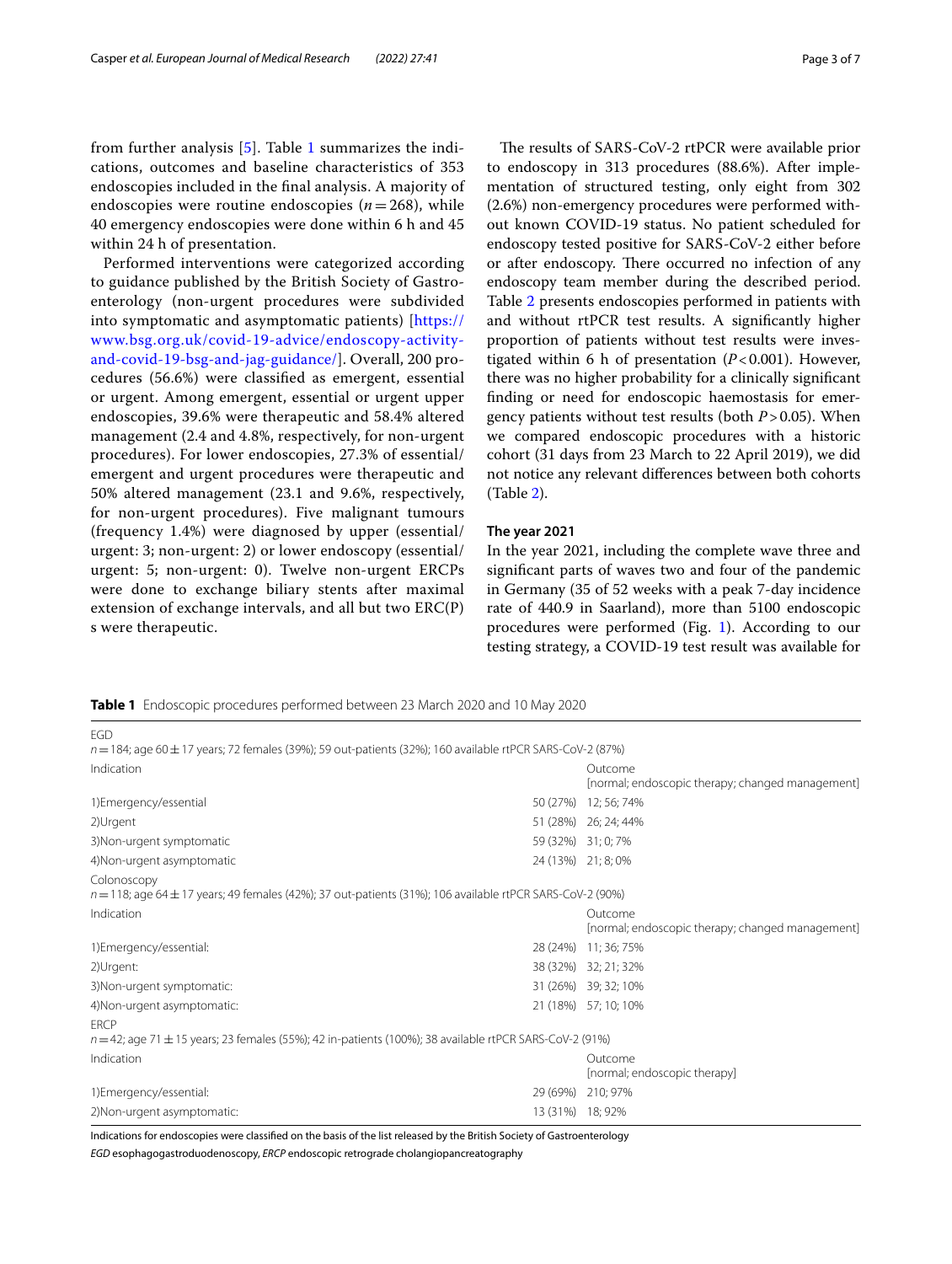|                                 | rtPCR result available | rtPCR result not available | Historic cohort 2019 |
|---------------------------------|------------------------|----------------------------|----------------------|
| Patients (n)                    | 313 (89%)              | 39 (11%)                   | 368 (100%)           |
| Gender (m/f)                    | 179 (57%)/134 (43%)    | 26 (67%)/13 (33%)          | 227 (62%)/141 (38%)  |
| Age                             | $62 \pm 18(1 - 95)$    | $64 \pm 15 (30 - 91)$      | $63 \pm 16 (3 - 88)$ |
| In-patient / out-patient        | 231 (74%)/82 (26%)     | 25 (64%)/14 (36%)          | 262 (71%)/106 (29%)  |
| Timing of endoscopy             |                        |                            |                      |
| <6 h of symptom onset           | 26 (8%)                | 14 (36%)                   | 29 (8%)              |
| 6-24 h of symptom onset         | 42 (13%)               | 3(8%)                      | 37 (10%)             |
| Routine                         | 245 (78%)              | 22 (56%)                   | 302 (82%)            |
| Endoscopic procedure            |                        |                            |                      |
| <b>EGD</b>                      | 161 (51%)              | 23 (59%)                   | 191 (52%)            |
| Colonoscopy                     | 106 (34%)              | 12 (31%)                   | 134 (36%)            |
| <b>ERCP</b>                     | 38 (12%)               | 4 (10%)                    | 30 (8%)              |
| EUS                             | 8 (3%)                 | $0(0\%)$                   | 13 (4%)              |
| Outcome emergency procedure     | $N = 68$               | $N = 16$                   | $N = 66$             |
| Clinically significant finding  | 56 (82%)               | 12 (75%)                   | 43 (65%)             |
| Endoscopic haemostasis          | 22 (32%)               | 7(44%)                     | 21 (32%)             |
| Biliary/pancreatic intervention | 13 (19%)               | 3 (19%)                    | 4(6%)                |
| Other endoscopic therapy        | 3(4%)                  | 1(6%)                      | 8 (12%)              |
| Outcome routine procedures      | $N = 245$              | $N = 23$                   | $N = 302$            |
| Clinically significant finding  | 60 (25%)               | 4 (17%)                    | 78 (26%)             |
| Endoscopic haemostasis          | 3(1%)                  | $0(0\%)$                   | $1(0.5\%)$           |
| Biliary/pancreatic intervention | 28 (11%)               | 1(4%)                      | 20 (8%)              |
| PEG/feeding tube                | 8(3%)                  | 2(9%)                      | 5(2%)                |
| Polypectomy                     | 18 (7%)                | 2(9%)                      | 43 (14%)             |
| Other endoscopic therapy        | 7(3%)                  | $0(0\%)$                   | 9(3%)                |

<span id="page-3-0"></span>**Table 2** Comparison of endoscopic procedures in patients with or without known COVID-19 status

In addition to results from the frst wave of COVID-19 in Germany, results of a historic cohort (pre-COVID-19 era) are presented. The number of endoscopies performed in this 31-day period was comparable with the number of procedures in the 49-day period 1 year later

Clinically significant findings: life-threatening conditions; result that changes patient management; gastrointestinal ulcers; cancer or polyps ≥ 10 mm; reflux esophagitis≥Los Angeles C

*EGD* esophagogastroduodenoscopy, *ERCP* endoscopic retrograde cholangiopancreatography, *EUS* endoscopic ultrasound; *PEG* percutaneous endoscopic gastrostomy

all patients prior to endoscopy. Patients broadly accepted pre-endoscopy testing even during the low-incidence period in the summer and rising percentage of vaccinated patients. Interestingly, in this period only two asymptomatic out-patients had a positive PCR test result (a total of 1893 out-patient procedures were performed during this period). No endoscopy staf members were infected. Of note, one of the asymptomatic emergency patients (swallowed battery) with negative rapid antigen test was positive in a simultaneously performed rtPCR test (result available the next day).

#### **Discussion**

The reduction of endoscopies performed during COVID-19 pandemic is thought to (i) save resources needed for COVID-19 patients and (ii) minimize the risk of infection for patients and endoscopy team members. However, lock-down of endoscopy units during pandemic might confront us with difficult to manage numbers of patients afterwards. This strategy also implies that the pandemic of COVID-19 will soon be over, and this assumption might not necessarily be correct. Thus, we are in need of simple and reliable screening tools that will allow functioning of endoscopy units without posing risks to patients or to the endoscopy teams. Overall, gastrointestinal endoscopy appears to be relatively safe when adequate protective measures are used  $[5, 6]$  $[5, 6]$  $[5, 6]$  $[5, 6]$ , but these measures significantly alter the workflow and potentially impair the quality of endoscopies.

Here we show that a moderate or even no reduction of the endoscopy volume based on the structured rtPCR-based SARS-CoV-2 testing on nasopharyngeal swabs is feasible. However, the retrospective design of the study, and the lack of a structured follow-up for COVID-19 infection after the endoscopic procedure limit the validity of the study. The reduction of endoscopy volume by 43% during the frst wave is substantially lower than the reported reductions of about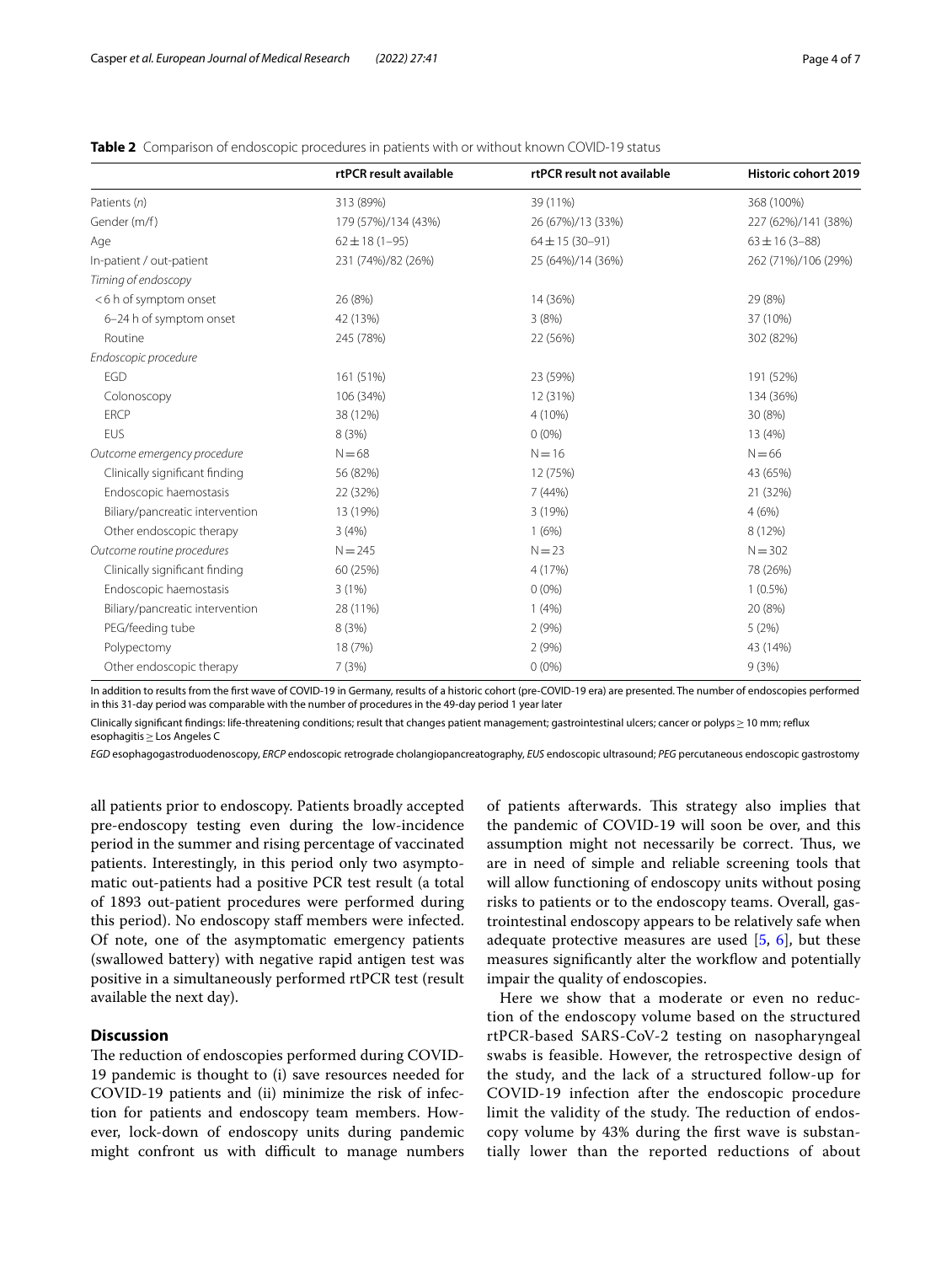

<span id="page-4-0"></span>80% [[2\]](#page-5-1). In 2020 the American Gastroenterological Association (AGA) has released recommendations on the use of pre-procedure SARS-CoV-2 testing and suggested implementation of a pre-testing strategy in regions with intermediate prevalence (0.5–2%) of asymptomatic infections [\[7](#page-5-6)]. In the recently published updated version of the ESGE (European Society of Gastrointestinal Endoscopy) position statement on gastrointestinal endoscopy and COVID-19 a negative viral test (PCR or isothermal nucleic acid amplifcation;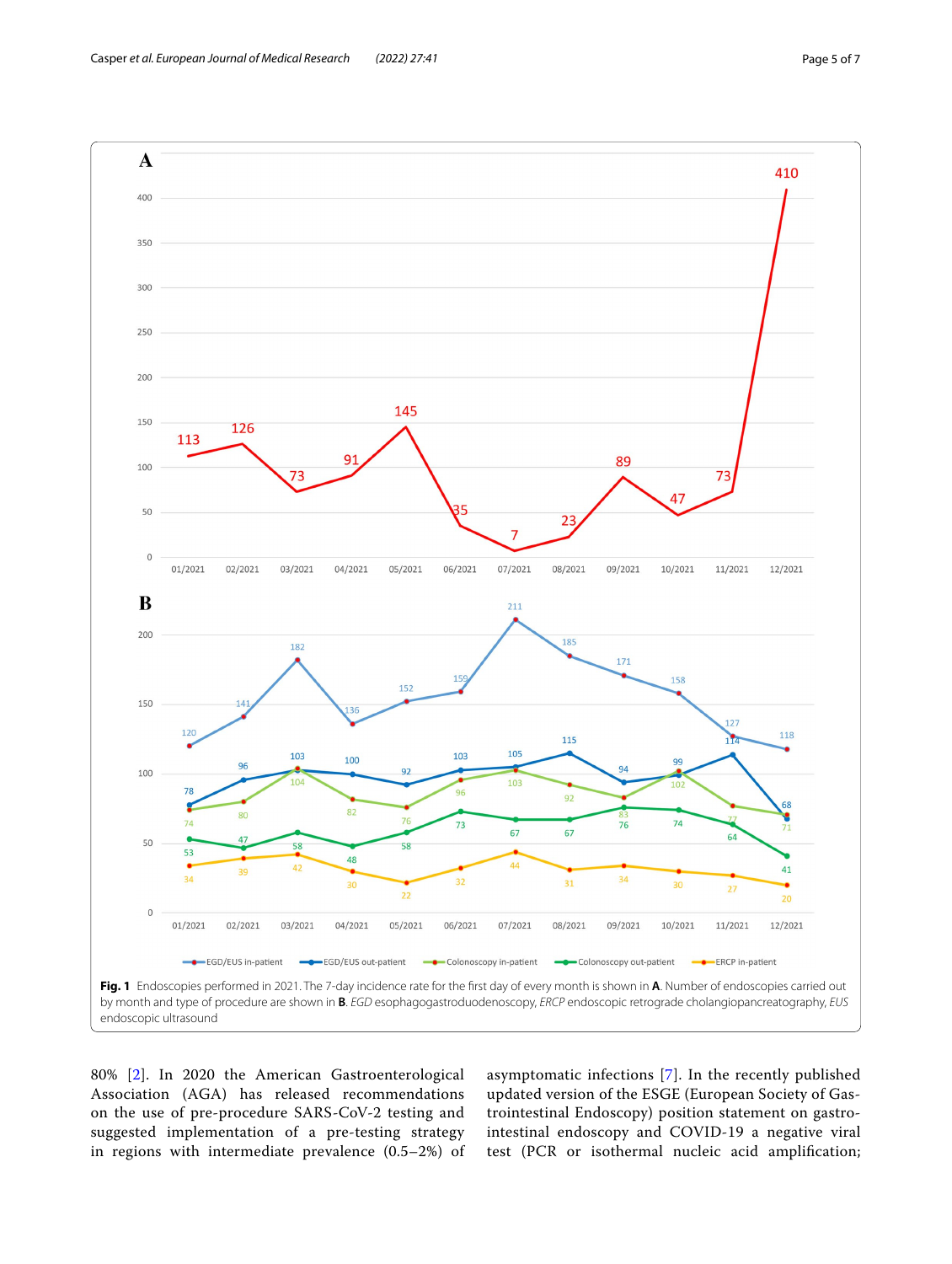always in symptomatic patients) or documentation of full COVID-19 vaccination / recovery from infection within 6 months (not in symptomatic patients) is advised prior to gastrointestinal endoscopy [\[8](#page-6-0)]. Testing strategies based on rapid antigen test are not recommended [[8\]](#page-6-0).

However, access to the PCR tests, timely result delivery and costs might be potential limitations in real-life. Whereas our universal testing strategy reduces the probability of a missing test and captures patients with asymptomatic breakthrough infection, limited testing capacities in some areas, cost aspects, and low frequency of positive tests among asymptomatic person argue against universal testing. Given the low frequency of pre-endoscopy positive tests, it can be speculated that FFP-2 masks regularly used by the endoscopy team members during endoscopy and by patients after the procedure might be enough to prohibit spreading of the virus.

During the initial period of COVID-19, most endoscopies without a test result were performed in the evening or on weekends when results of routine tests were not available until the next morning. Notwithstanding that rapid antigen tests are usually not recommended as pre-endoscopy test due to their low sensitivity  $[8, 9]$  $[8, 9]$  $[8, 9]$  $[8, 9]$  $[8, 9]$ , we performed such tests in all patients with indication for an emergent endoscopy if the rtPCR test result was not available. Based on our data and recent publications on the timing of endoscopy for upper gastrointestinal bleeding [[10](#page-6-2)], the majority of endoscopies (except for suspected variceal haemorrhage with haemodynamic instability and severe septic shock due to cholangitis) can be safely deferred until the rtPCR result is available. Since false-negative rtPCR results are possible  $[11]$  $[11]$  $[11]$ , we additionally recommend the use of standardized questionnaires to assess patients for COVID-19 symptoms and to adapt PPE.

#### **Conclusions**

A structured pre-endoscopy SARS-CoV-2 testing strategy is feasible in the clinical routine of an endoscopy unit. This strategy safely allowed almost unrestricted continuation of endoscopic procedures even in the presence of high incidence rates. However, given the low frequency of positive tests, the absolute efect of pre-endoscopy testing on viral transmission may be low when FFP-2 masks are regularly used.

#### **Abbreviations**

rtPCR: Reverse transcriptase polymerase chain reaction; ERCP: Endoscopic retrograde cholangiopancreatography; EUS: Endoscopic ultrasound; PEG: Percutaneous endoscopic gastrostomy; PPE: Personal protective equipment.

#### **Acknowledgements**

Not applicable.

#### **Authors' contributions**

MC, MCR and MK contributed to manuscript preparation and patient treatment. JR and SS were involved in virological diagnosis and manuscript preparation. FL performed manuscript revision, design of strategy and supervision of care. All authors read and approved the fnal manuscript.

#### **Funding**

Open Access funding enabled and organized by Projekt DEAL. There was no funding source relevant to this work.

#### **Availability of data and materials**

The datasets used and analysed during the current study are available from the corresponding author on reasonable request.

#### **Declarations**

#### **Ethics approval and consent to participate**

This study was approved by the ethics committee of Ärztekammer des Saarlandes (Saarbrücken, Germany; #254/20).A waiver was obtained for the consent to participate in the study. This study was performed in accordance with the Declaration of Helsinki.

#### **Consent for publication**

Not applicable.

#### **Competing interests**

The authors declare that they have no competing interests.

#### **Author details**

<sup>1</sup> Department of Medicine II - Gastroenterology, Hepatology and Endocrinology, Saarland University Medical Center, Saarland University, Kirrberger Straße 100, 66421 Homburg, Germany. <sup>2</sup>Institute of Virology, Saarland University Medical Center, Saarland University, Homburg, Germany. <sup>3</sup> Hannover Medical School, Hannover Health Sciences Campus, Hannover, Germany. <sup>4</sup>Laboratory of Metabolic Liver Diseases, Department of General, Transplant and Liver Surgery, Center for Preclinical Research, Medical University of Warsaw, Warsaw, Poland.

## Received: 21 November 2020 Accepted: 7 March 2022

#### **References**

- <span id="page-5-0"></span>1. EC Castro Filho R Castro FF Fernandes 2020 Gastrointestinal endoscopy during the COVID-19 pandemic: an updated review of guidelines and statements from international and national nocieties Gastrointest Endosc 92 440 445.e6
- <span id="page-5-1"></span>2. S Parasa N Reddy DO Faigel 2020 Global impact of the COVID-19 pandemic on endoscopy: an international survey of 252 centers from 55 countries Gastroenterology 159 1579 1581.e5
- <span id="page-5-2"></span>3. S Lohse T Pfuhl B Berkó-Göttel J Rissland T Geißler B Gärtner 2020 Pooling of samples for testing for SARS-CoV-2 in asymptomatic people Lancet Infect Dis 20 1231 1232
- <span id="page-5-3"></span>4. A Repici R Maselli M Colombo 2020 Coronavirus (COVID-19) outbreak: what the department of endoscopy should know Gastrointest Endosc 92 192 197
- <span id="page-5-4"></span>5. Casper M, Lepper P, Danziger G, Reichert M, Seiler F, Bals R, Lammert F, Krawczyk M. Gastrointestinal endoscopy during extracorporeal membrane oxygenation (ECMO) for COVID-19. J Gastrointestin Liver Dis. 2020;29(3):471–3.<https://doi.org/10.15403/jgld-2826>.
- <span id="page-5-5"></span>6. A Repici G Aragona G Cengia 2020 Low risk of covid-19 transmission in GI endoscopy Gut 69 11 1925 1927
- <span id="page-5-6"></span>7. S Sultan SM Siddique O Altayar 2020 AGA institute rapid review and recommendations on the role of pre-procedure SARS-CoV-2 testing and endoscopy Gastroenterology 159 1935 1948.e5